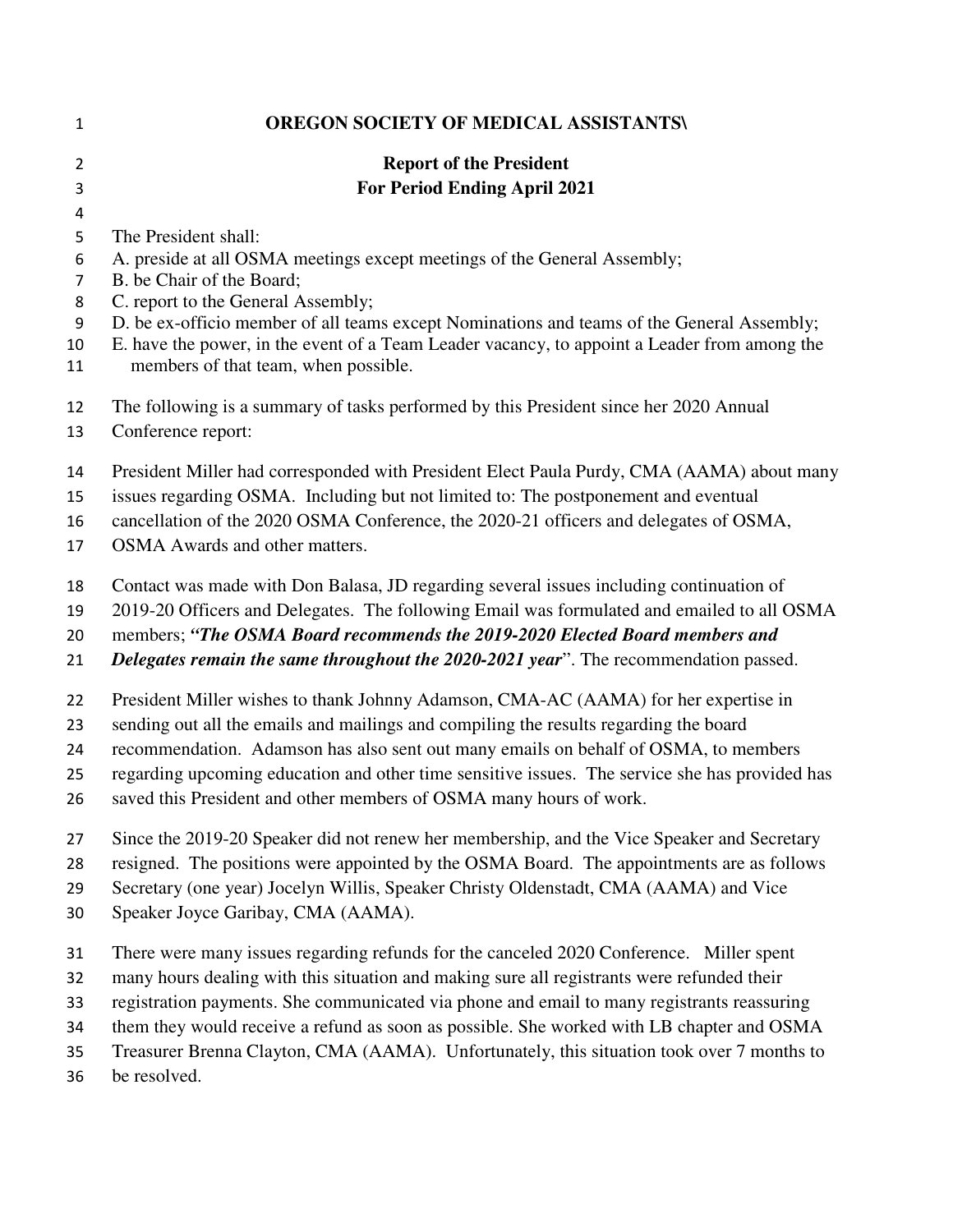- The President researched potential online meeting resources for OSMA. After being forced into
- social distancing and learning to meet online, she feels that ZOOM is a good platform for
- meetings. This President wishes to thank Andrea Erickson, CMA (AAMA) for her help and
- instruction with ZOOM. Without her expertise, Miller would not have been able to navigate the
- ZOOM meeting process and facilitate meetings. Erickson has volunteered to continue to assist
- in this regard.
- 43 Miller facilitated a Zoom Strategic Planning session on the  $25<sup>th</sup>$  of August. Several members were in attendance.
- Miller attended an online meeting presented by the AAMA Membership Strategy Team on the
- aspects of the AAMA website and FB page. Also reviewed was the online CEU program
- approval submission process, as well as online program attendance submission. Members can
- submit their own CPR card by downloading a copy. New membership cards will be arriving to
- new and renewing members once the current cardstock has been used. The new membership
- cards will contain Name, State Society, Local Chapter, Membership Number (and when current
- through), Certification Number (and when current through), and the State and Chapter websites
- (if available). *Also, if you joined or renewed your AAMA membership online on or before*
- *11/1/20, you will received an \$8.00 discount on the AAMA portion of dues for non-student*
- *members.*
- This President has been in contact on several occasions with Linn-Benton and Marion-Polk
- chapters regarding the possibility of merging to one chapter. If they decide to, they will let
- Miller know so the proper procedure can be taken.
- As announced at the Fall board meeting, Miller received a letter of resignation from
- Parliamentarian and Communications chair, Kathy Puckett, CMA(AAMA). Parliamentarian
- position will be appointed at the time of meetings until a new one is selected. President Elect
- Purdy will assume the position of communication chair.
- President Miller is co-chair of the 2021 NW Regional Virtual Conference and has been actively
- participating in the meetings and assigned duties. The virtual meeting will be held on May 15,
- 2021 via Zoom. 8 CEUs will be available. She also is co-chair of the 2022 NW Regional
- Conference and has been involved in meetings regarding the contract.
- Miller assisted Purdy in the planning of the Leadership Workshop. She facilitated a session on the OSMA Board Manual.
- She has set up the Zoom meetings for the Board Manual Review sessions and attended and
- participated in the meetings.
- This President continues to serve on the AAMA Membership Strategy Team.